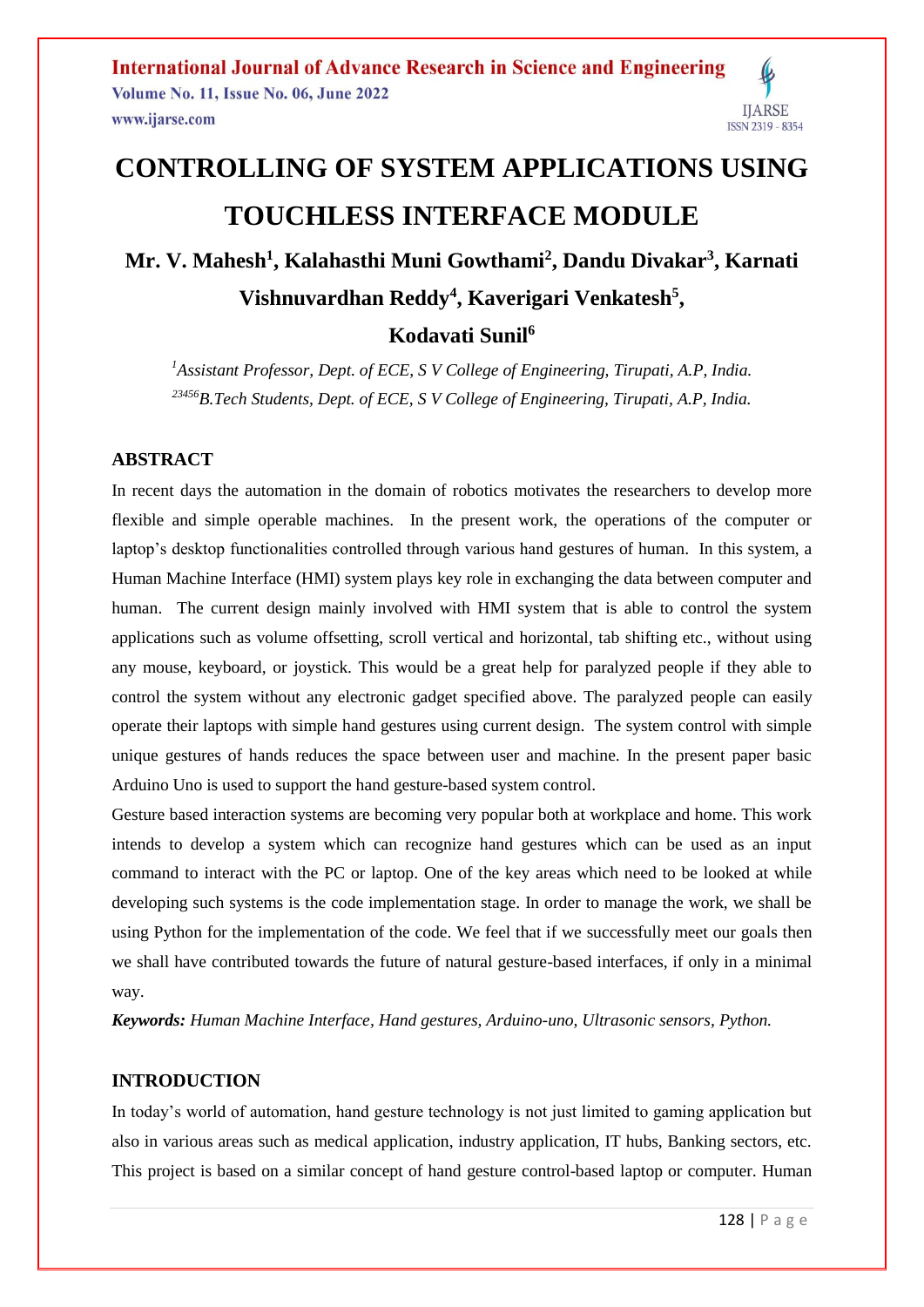Machine Interface (HMI) is a system that consists of hardware and software which helps to initiate a communication and information exchange between the user and the machine. We generally use various indicators such as LED's, Switches, Touch Screens and LCDs as a part of HMI devices. Another unique way of communicating with machines like Robots or computers is with the help of Hand Gestures. Instead of using various equipment like keyboards, mouse, joystick, etc, now simply we can use hand moments/hand gesture to control the functions of the computer/laptop. In this project, we have implemented Arduino based hand gesture control where one can control music, video, browser, documents, gaming, navigation and many others tasks. We have used two ultrasonic sensors and attached to Arduino. The ultrasonic sensors are attached at the top of the computer on either side which is used to calculate the distance between the hand and the sensor. Using the following information of the distance between the hand and the sensors, the above operations are executed. Python Pyautogui library is used to perform mentioned tasks on our laptop/computer. From Arduino, the commands are sent to the computer via a serial port. Python reads this incoming data which is running on the computer/laptop and finally based on these incoming read data, the following tasks and operations are executed.

#### **LITERATURE REVIEW**

In 2010, Jinda-Apiraksa A, Pongstiensak W, Kondo T[1] proposed that the current overall design is classified into parts. One is hardware and the second one is software. The hardware section contains Laptop, Arduino Uno Microcontroller, and an Ultrasonic senor. Similarly, in the software section Arduino IDE and Python 3.7.1 IDLE with PyAutoGUI module are used to control the data communication. The basic working of detecting hand gestures is depending on the ultrasound sensors. At a specified distance of hand, the sensor will detect the hand and allows to functions as per the user requirement. At the specified distance, the gesture of the hands will recognize by the webcam inbuilt in the laptop. The gestures of the hand will convert into respective keywords. The respective keywords decoded from the hand gestures will sent to windows.

At the background, the python script used to process the keywords. Based on these keywords the corresponding virtual functions of hot keys will implement in the operating system. It is observed that two ultrasonic sensors are interfaced with the Arduino Uno board GPIO pins. The Arduino board connected with the Laptop through USB port. The ultrasonic sensors have two sensors, one is acts as a transmitter and the second one is a receiver. The transmitter emits ultrasonic waves and travels until it bombards with the user hands. When the ultrasonic waves hit a surface of user hand and the reflected waves travelled back and received by the receiver part of the sensor. The time gap between transmission and receiving calculated to measure the distance of hand in front of the laptop.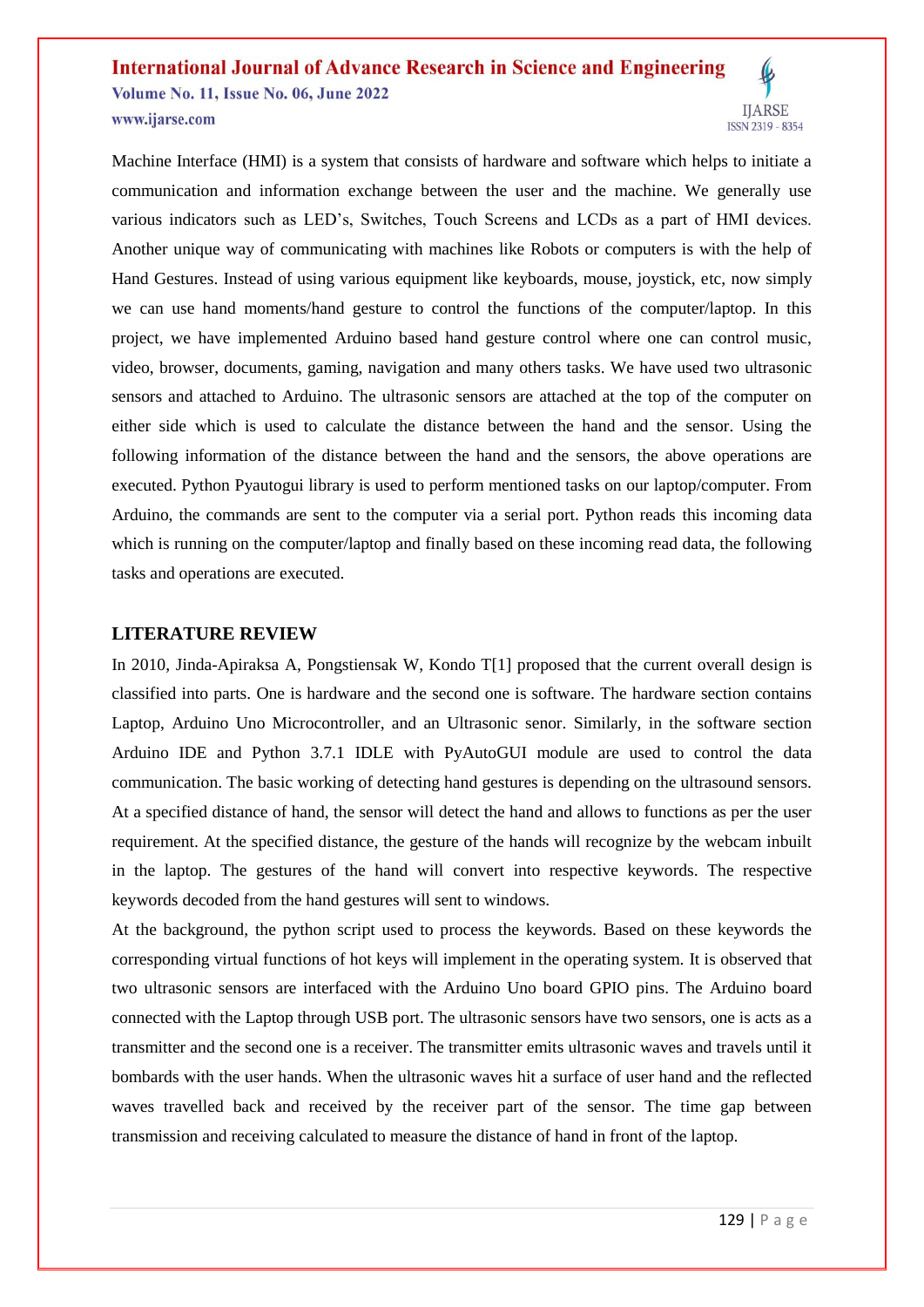In 2018 Li C, Xie C, Zhang B, Chen C, Han J ,[4] proposed that the operating system of the computer is not able to recognize the commands produced by the Arduino. Therefore, a background program is written in python to detect the Arduino codes and produces the respective virtual hotkeys to run the applications. Python programming decode the virtual keystrokes and respective hotkeys preprogrammed to execute the computer applications. The hardware implementation interfacing sensors with Arduino as shown in figure. The reliability and response time do optimize with multiple sensor nodes. When multiple sensors are interfaced with the microcontroller then there exists an array of parameters with which multiple number of gestures can be recognized. The processor may not be ready to receive multiple parameters at a time. In that case a digital pipeline can propose to synchronize the speed between sensor node and processor.

#### **EXISTING METHOD**

There are several techniques to control a computer utilising hand gesture approach. Each method has its advantages and disadvantages. Let's look into different methods in brief.

1) Controlling computer web cameras Using web camera technology, we need a projector which projects the display on a clear wall or any other plain surface. User can interact with the projected screen using his fingertips which are tracked in the air by the camera using 'camshaft' tracker. A related study of distinct methods of hand gesture detection has been made. Here an efficient technique is employed to identify the hand gestures which are transformed into relevant actions.

2) Controlling computer using IR sensors When we are working with IR sensors the user is equipped with a glove which was fitted with IR sensors that acts as a bridge between user and computer. The gloves are used to recognize the hand gestures of the disabled people and convert those gestures into meaningful messages in real time. With the amount of bend made by the fingers continuous data stream is obtained as output from Infrared (IR) sensor. IR sensors change the output voltage depending on the strength of the received signal. Change in bend is converted to change in the electrical voltage by IR sensors. The output from IR sensors is processed by a microcontroller and a corresponding message is displayed.

3) Limitations in existing system

• Controlling the computer with hand gestures using projectors is only used for gamming applications and this will not sense the objects exactly when the lighting was changed.

• When controlling the computer with hand gestures using web cameras, it is difficult to interact with system using camshaft in the air and this is time taken thing to project on the plain surface and as it needs extra plain surface along with the requirements of the project to project, we demonstrate that the fast and portable hand gesture computers.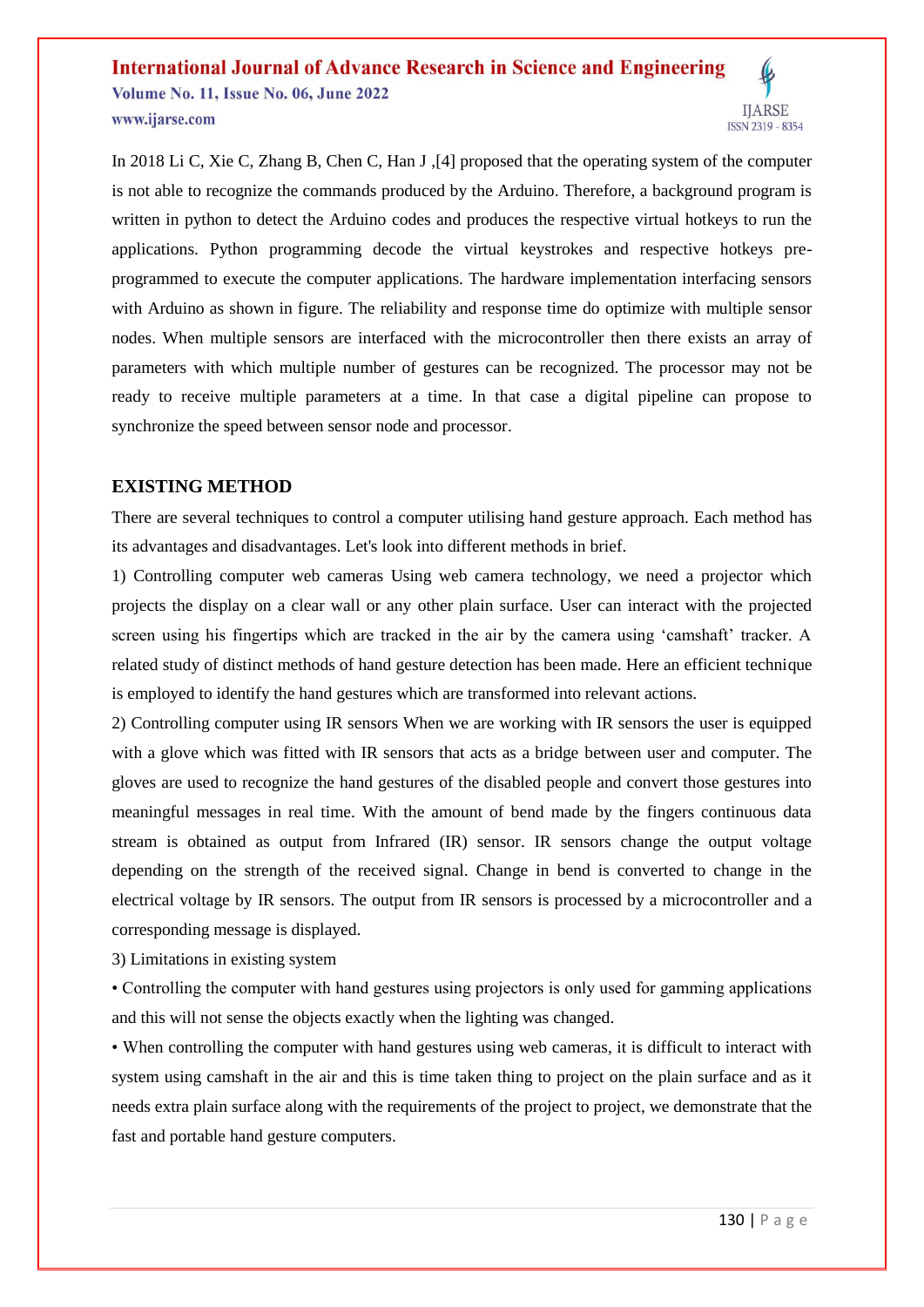

#### **PROPOSED METHOD**

This article proposes a simple hand motion control based on Arduino. This system helps us to control various functions of a computer using hand signals. As a replacement of using a keyboard, mouse or joystick, our hand motion can be used to direct few computer tasks such as playing/pausing a clip, moving left/right in a picture slide show, scrolling up/down on a Web page, and more. It is cheaper than the existing system as it contains two Ultrasonic sensors and an ARDUINO board which are available at very low cost. As shown in Figure 1, the different hand



Fig.1: BLOCK DIAGRAM OF PROPOSED SYSTEM

gestures of user are going to be given as input to the sensors fixed in the particular computer. The ultrasonic sensor receives the inputs and converts those into different operations need to perform on the computer.

## **METHODS OR TECHNIQUES USED**

Arduino IDE and Python 3.7.1 IDLE with PyAutoGUI module are used to control the data communication. The circuit design is very simple but the setup of the sensors is important. The positioning of Ultrasonic sensors is done in such a way that the two ultrasonic sensors are placed at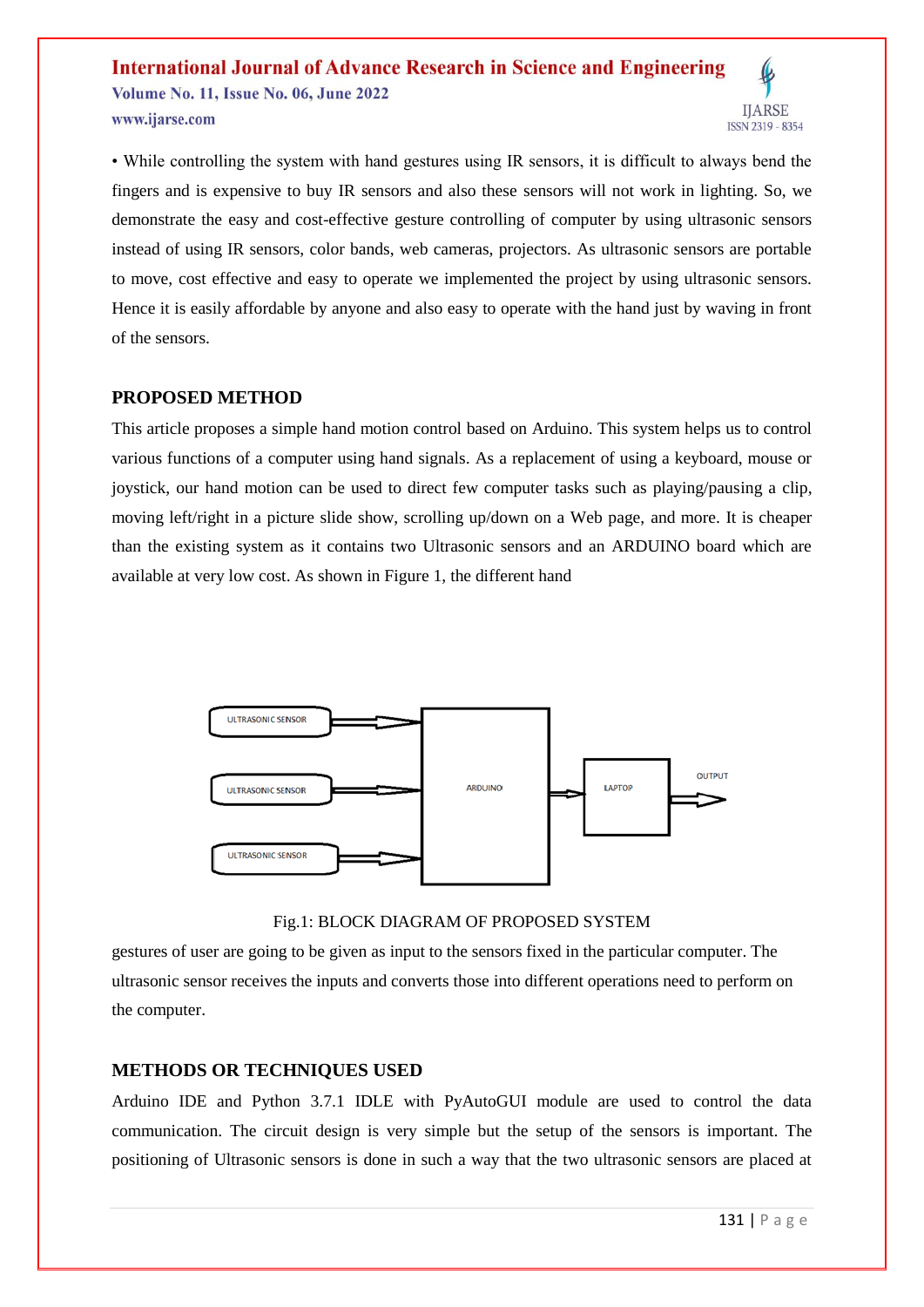

either ends of a computer screen. The respective distance information is collected by the Arduino UNO, using Python programming and a library called PyAutoGUI which converts the data into click action. Hand gesture recognition system can be used for many different functionalities, such as video control, music player control, Microsoft application control, and chrome handling. All these interactions are real-time gesture recognition. By using the ultrasonic sensor, the distance of hand acts as an input. Depending on the respective distances of hand, particular functions are performed in the system.



Fig.2: METHODOLOGY USED IN PROPOSED SYSTEM

#### **RESULT**

Run the python code, when the hardware setup completely done. Then the output appears on the python IDE as shown in figure (3). It is showing the description of operation such as window up, down, previous, next.



Fig.3: Showing comments of operations done with applications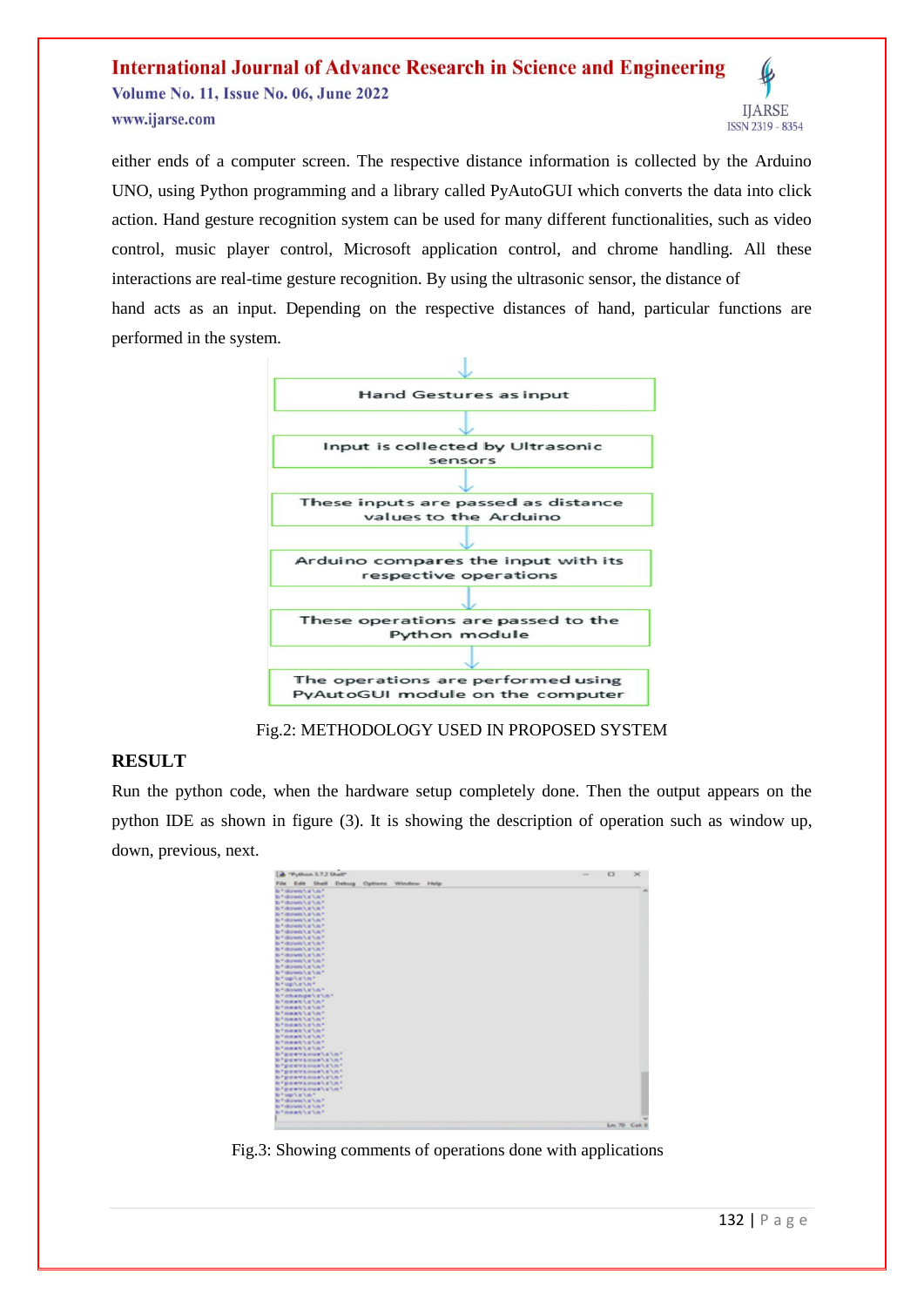# **International Journal of Advance Research in Science and Engineering**







Fig.4: Showing VLC Application Fig.5: Showing Web Pages



- 1. When we place our hand at  $1<sup>st</sup>$  sensor in the range between 3cm-15cm then output be next. When we place our hand in the range between 15cm-30cm then output be Page Up. When we place our hand in the range between 30cm-100cm then output be Page Down.
- 2. When we place our hand at  $2<sup>st</sup>$  sensor in the range between 15cm-30cm then output be Volume down. When we place our hand in the range between 30cm-100cm then output be Volume Up.
- 3. When we place our hand at  $3<sup>rd</sup>$  sensor in the range between 3cm-15cm then output be play/pause. When we place our hand in the range between 15cm-30cm then output be Forward. When we place our hand in the range between 15cm-30cm then output be Backward.

## **ADVANTAGES**

- 1. The given system is handy and portable, and thus can be easily carried from one place to another.
- 2. The circuitry is not that complicated and thus can be easily troubleshooted.
- 3. There is no direct contact between the user and the device, so there is no hygiene problem.
- 4. This system would be designed to be those that seem natural to users, thereby decreasing the learning time required.

## **APPLICATIONS**

- 1. This project can be used in gesture control gaming in gaming industry.
- 2. This system can be used for making touch less displays at low cost.
- 3. This project can be implemented in medical area for making gesture control displays.

## **CONCLUSION**

The presented approach proves that it is possible to use inexpensive ultrasonic rangefinders for gesture recognition to control the video. This fact seems to be important because these sensors are